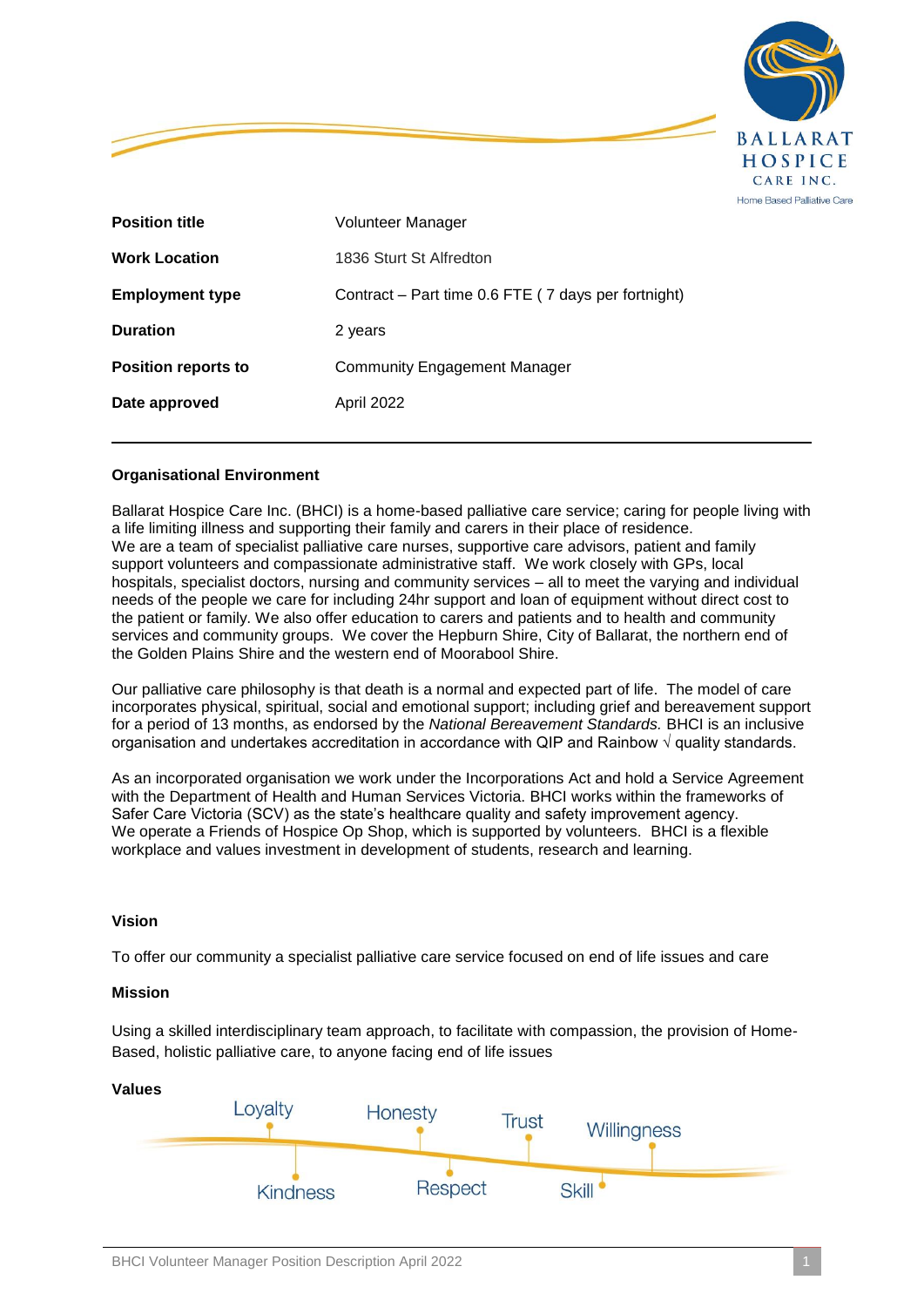## **Position Purpose**

To provide leadership, develop and maintain systems and manage recruitment, training, resources and ongoing support of BHCI's volunteer program.

#### **Scope**

The Volunteer Manager provides support to all roles that have a volunteer interface while reporting to the Community Engagement Manager. The role works 7 days per fortnight primarily Monday to Friday, with some out of hours expected for community, volunteer or organisational events.

### **Key Responsibilities**

- 1. Demonstrate and uphold the values of BHCI through professional attributes and behaviours
- 2. Utilise culturally appropriateness and respect for diversity
- 3. Manage volunteer involvement
- 4. Provide support for volunteers and contribute to the ongoing development of volunteering streams
- 5. Administration, compliance and auditing
- 6. Events, fundraising and communications

#### **Key Responsibility 1:**

#### **Demonstrate and uphold the values of BHCI through professional attributes and behaviours**

- To embrace the mission, values and philosophy of BHCI and use these principles as the basis of work practice
- Proactively contribute to professional attributes and behaviours (please see over)
- Ensures the provision of service complies with the policies and procedures of BHCI
- Effective and efficient management of own workload to include opportunities for research and quality improvement

### **Key Responsibility 2:**

#### **Demonstrate cultural appropriateness and respect for diversity**

- Demonstrate a positive regard for diverse cultures, genders, sexual orientation and personcentred care
- Respond to all people in a non-judgemental, inclusive and supportive manner
- Demonstrate awareness of the relationship between culture, diversity, health beliefs, and health seeking behaviour
- Participate in education specific to cultural diversity, cultural safety, LGBTIQ+ inclusivity and the inclusion of minority groups regardless of how they identify.

### **Key Responsibility 3:**

#### **Manage volunteer involvement**

- Ensure that attraction and recruitment, training and ongoing support policies and processes are aligned to BHCI values and quality standards
- Ensure the development and/or maintenance of job descriptions for all BHCI volunteers
- Undertake the initial recruitment, induction and initial training of volunteers across all BCHI programs, liaising with volunteer Task Supervisors in order to coordinate specific training relevant to each service area
- Identify opportunities for attracting, recruiting and supporting volunteers
- Ensure that appropriate volunteer ongoing training is undertaken and evaluated to meet relevant quality standards for volunteers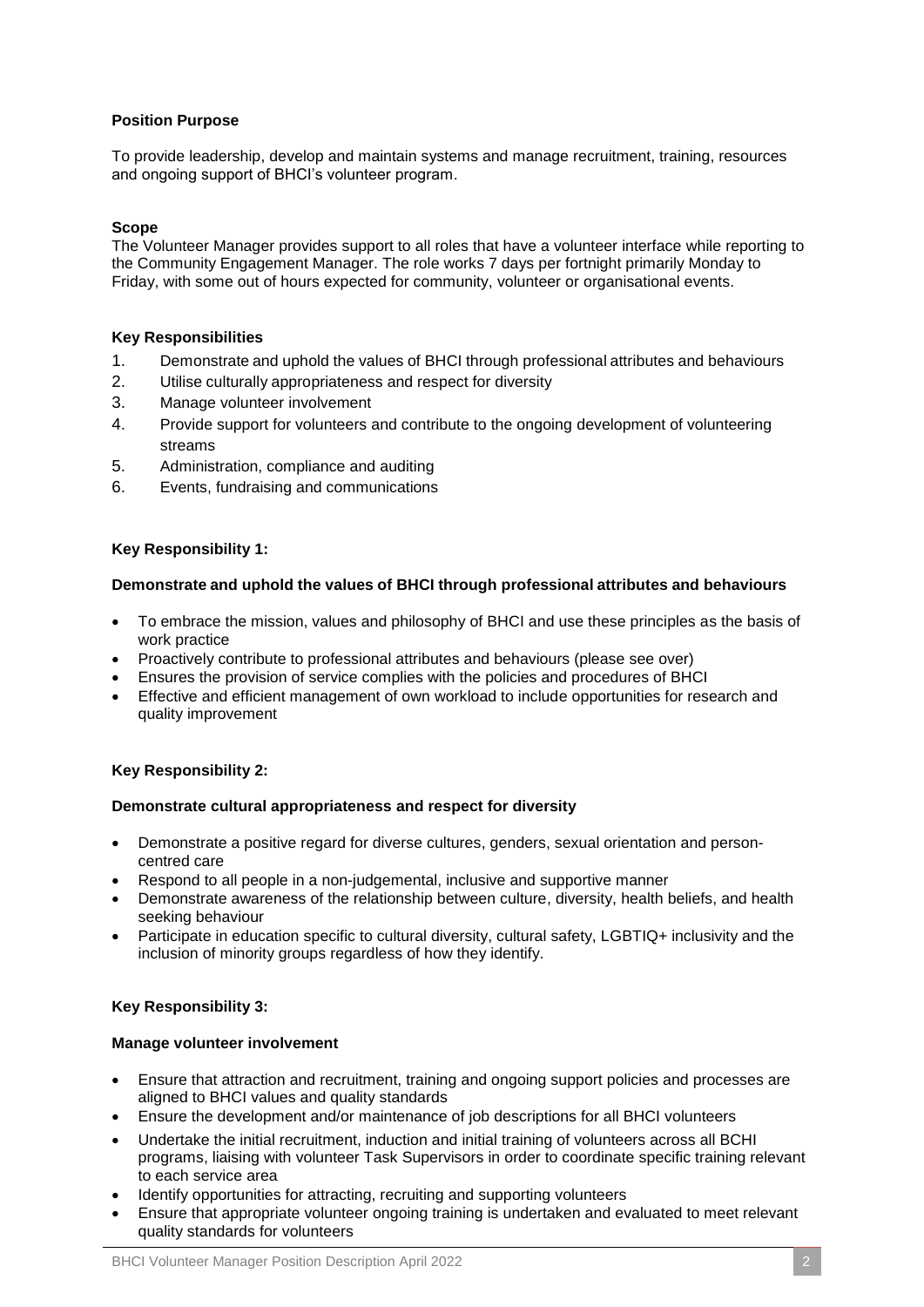Manage volunteer budget in conjunction with Community Engagement Manager

## **Key Responsibility 4:**

## **Provide support for volunteers and contribute to the ongoing development of volunteer's streams**

- Collaborate with volunteers and staff to identify where volunteer roles can be expanded
- Benchmark and network to identify volunteer streams in other palliative care services
- Identify and attend volunteering networks available within palliative care and volunteering in general, both at a State and local levels
- In conjunction with the Community Engagement Manager and Quality and Compliance Manager develop and conduct an annual volunteer satisfaction survey
- Develop new, innovative ways to show appreciation to volunteers with the Community Engagement Manager
- Conduct educational needs assessments with individual volunteers and establish resources to support volunteers
- Write submissions and/or coordinate volunteer submissions to the newsletter
- Coordinate and distribute the quarterly volunteer newsletter

### **Key responsibility 5:**

### **Administration, compliance and auditing**

- Ensure that BHCI meets legislative, contractual and organisational obligations pertaining to volunteer involvement
- Completion of volunteer registration procedures, screening checks and individual agreements
- Volunteer data management system is kept up to date and maintained to meet insurance requirements and provide statistics about volunteer contributions
- Ensure the security and confidentiality of all volunteer data
- Record volunteer positions and activity in accordance with legislative, contractual and organisational obligations

### **Key responsibility 6:**

### **Events, fundraising and communications**

- In conjunction with the Community Engagement Manager assist with the planning and undertaking of BHCI events
- Participate in community events that highlight the role of volunteering at BHCI
- Liaise with volunteers and staff to support fundraising activities for the benefit of BHCI
- Support the application of funding grants that benefit and sustain volunteer involvement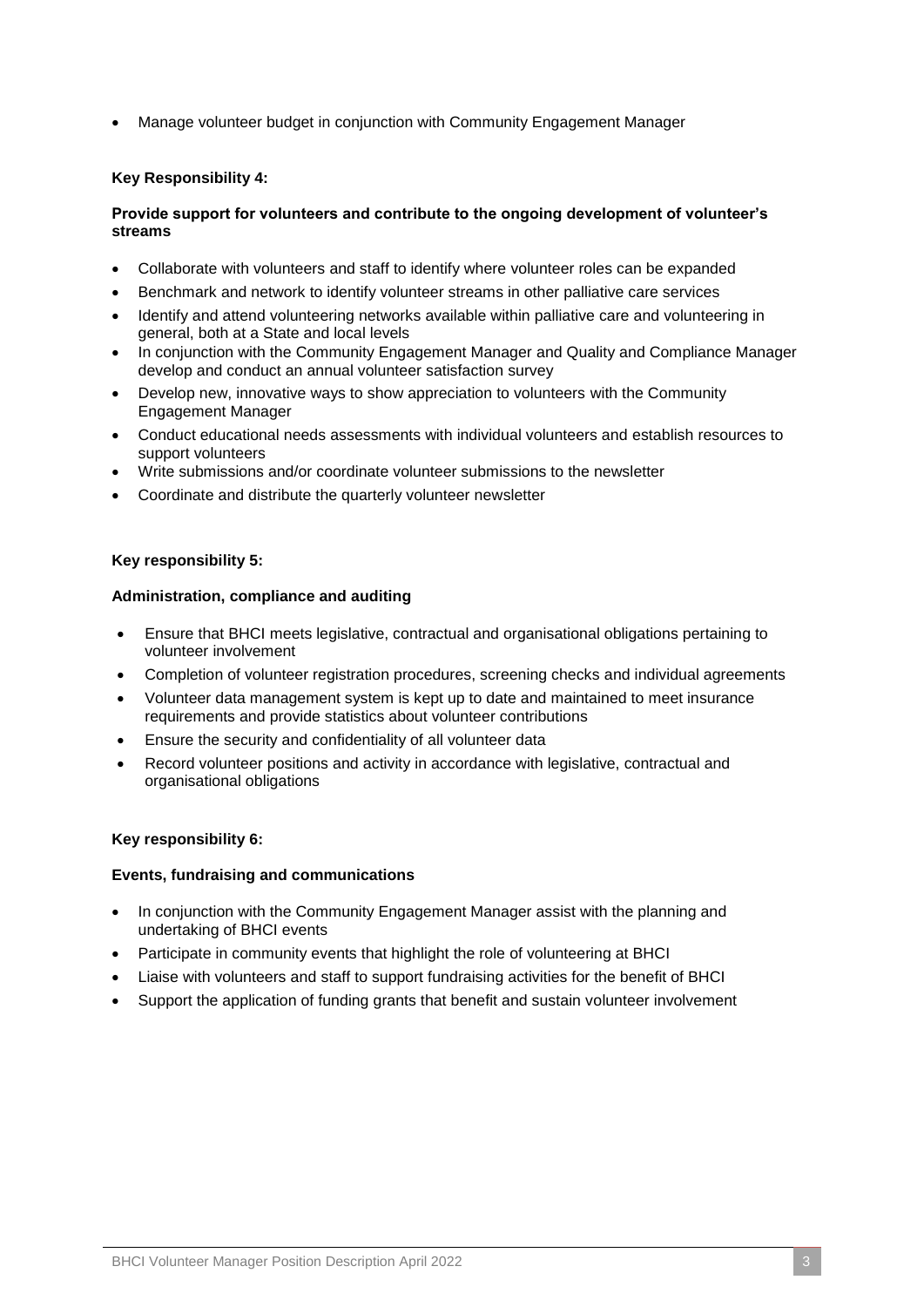# **For all BHCI team members:**

## **Occupational Health and Safety**

- BHCI acknowledges its responsibility under the OHS Act 2004 and OHS Regulations 2017 to eliminate risks to health and safety in the workplace as far as is practicable. The legislation also places a duty on all employees to take responsibility for their own and others health and safety, to cooperate with management in relation to training, policies and actions to better the working environment.
- As a member of the team you are expected to consistently undertake meaningful self-care and professional self-development throughout the year.

## **Privacy and Confidentiality**

- Ensure that the business and affairs of BHCI, its patients, clients and staff remain strictly confidential and are not divulged to any third party except where required by law. Such confidentiality shall extend to the commercial and financial interests and activities of BHCI
- Agree to maintain strict confidentiality while employed by BHCI and at all times thereafter as to information regarding BHCI and client / customer data, operating procedures, client lists and financial information acquired by you during the course of your employment. At no time must information related to patient/ family or staff member be discussed with anyone other than the relevant staff member and / or care professional providing care / service.
- Awareness of the implications of the National Privacy Principles (Privacy Act 1988 (Cth)), Information Privacy Principles (The Privacy and Data Protect Act 2014 (Vic)) and Health Records Act 2001.

## **Professional Attributes and Behaviours:**

### **A. Teamwork**

- committed to sustaining a positive and trusting team culture
- proactive contributor to the work of the team and contribute towards an interdisciplinary approach to care which includes continuous improvement and research opportunities
- willing to work collaboratively with all team members and willing to share information with colleagues
- open and honest communication with all team members
- willing to negotiate positive outcomes with all team members
- willing to develop new skills and knowledge rapidly

### **B. Motivation**

- demonstrates a confident, optimistic and proactive mindset
- takes ownership of own job and actively considers the consequences of their actions and the decisions they make
- demonstrates commitment to the team, is willing to share responsibility for the team's goals & objectives

### **C. Workplace Integrity**

- demonstrate ongoing commitment to the Vision and Mission of BHCI
- preparedness to consistently undertake work in a manner which is in line with the organisation's values of loyalty, honesty, trust, skill, kindness, respect and willingness
- treating the workplace environment, other staff and contractors with respect
- dealing with confidential and sensitive information in a professional manner

# **D. Workplace Responsibilities**

- BHCI acknowledges that its staff and volunteers have legislative responsibilities in relation to workplace rights which include but not limited to: discrimination, victimisation, bullying and harassment including sexual harassment, equal opportunity, disability, family violence and or abuse and children, parents and carers
- All staff and volunteers work within a Risk Management Culture and report Adverse Events, Near Misses and Incidents as they are identified or arise.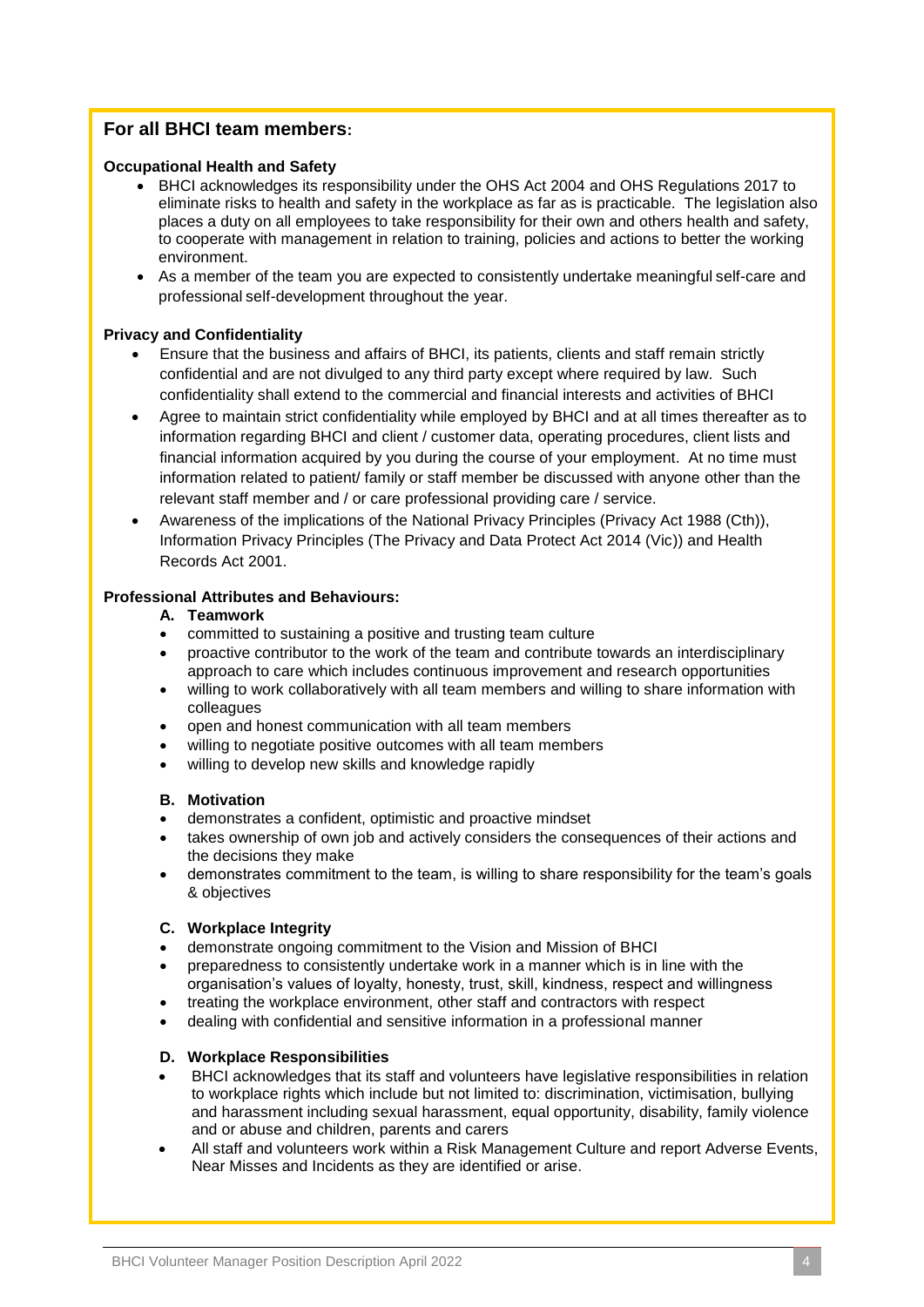## **Key Selection Criteria**

- 1. Significant understanding of, and demonstrated commitment and energy for, the objectives and values of BHCI
- 2. Demonstrated strong values driven leadership and management style that encourages trust, initiative and best practice approach, with a commitment to working collaboratively to achieve agreed vision and objectives
- 3. Exceptional interpersonal and communication skills with demonstrated experience in successfully developing and maintaining collaborative partnerships at all organisational levels and with a wide range of external stakeholders
- 4. Highly developed administration and organisation skills with high level problem-solving knowledge of Microsoft Office software and Microsoft operating systems
- 5. Demonstrated experience in facilitating group work and developing educational programs
- 6. High level writing skills with demonstrated ability to produce clear and succinct documents and reports, catering for a variety of audiences and contribute to relevant submissions
- 7. Ability to encourage involvement of volunteers in meeting the goals and objectives of BHCI's service plan and empower volunteers to be effective in their roles

## **Qualifications and experience**

A combination (or equivalent) of the following:

Qualifications in a relevant discipline (community development, community service, education, management)

In conjunction with

- significant workplace experience preferably within community or social welfare sector or health organisation and
- experience working with and coordinating volunteers

Personal experience as a volunteer will be highly regarded.

### **Also required – current and ongoing maintenance**

- Current Police Check and Working with Children Check
- Current Driver Licence
- Evidence of current immunisation status including COVID and flu vaccinations

### **Other relevant information:**

- The CEO may amend this position description if required. Any changes will be made in consultation with the employee(s)
- Appointment will be subject to a three-month probationary period from the date of commencement and a Performance Review will occur three (3) months following, then annually considering the key roles and responsibilities and required personal and professional attributes outlined in this position description. In addition to reviewing performance (individual and work team), the meeting provides an opportunity to ensure role clarity, revise key performance activities/measures and set development objectives and goals for the year ahead